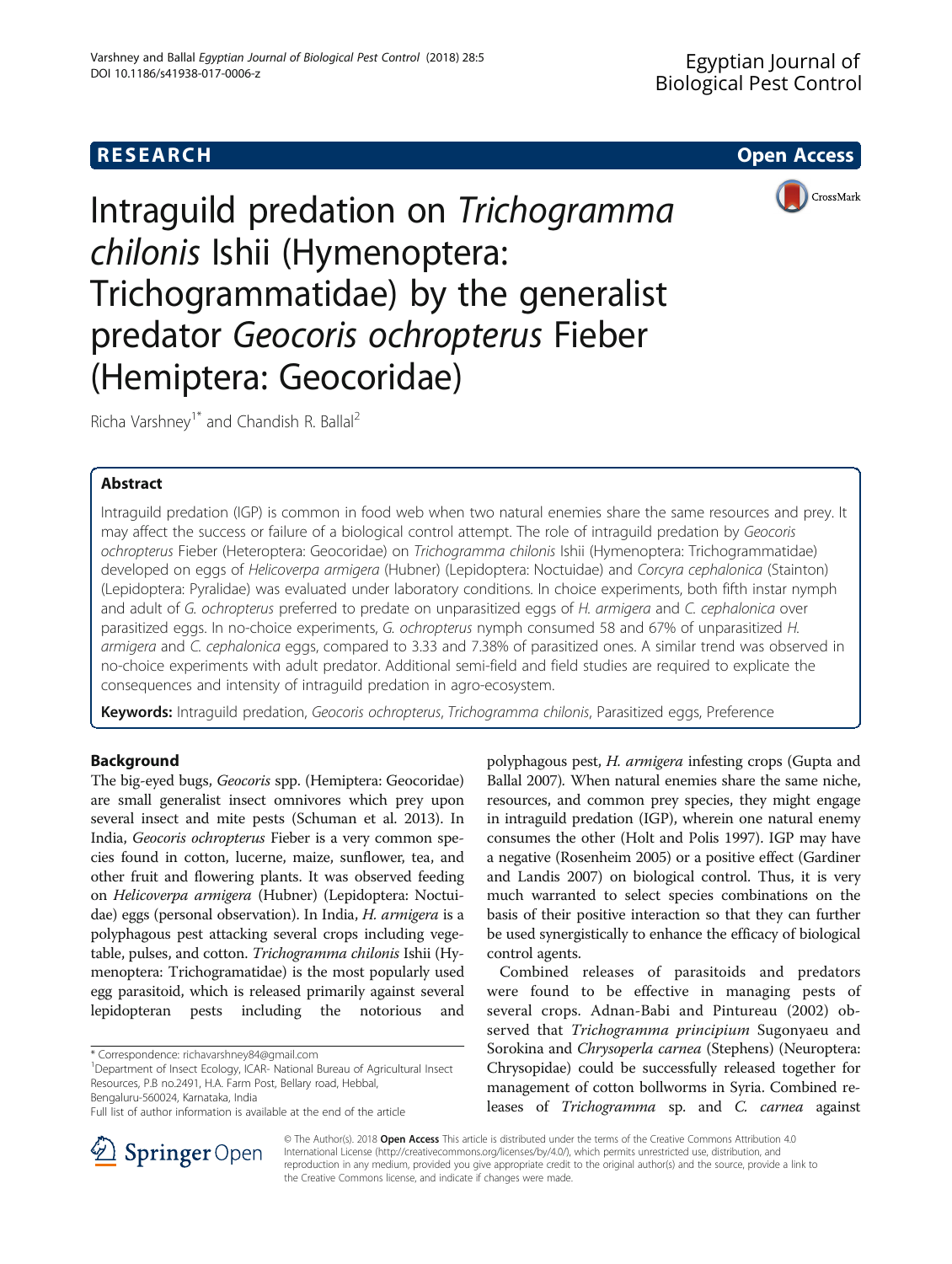Heliothis spp. (Lepidoptera: Noctuidae) on cotton were made in the USA (Ridgway et al. [1973](#page-4-0)). T. chilonis and C. carnea against cotton bollworms and sucking pests in India and Lysiphlebus testaceipes (Cresson) (Hymenoptera: Aphidiinae) and Hippodamia convergens Guérin-Méneville (Coleoptera: Coccinellidae) against cotton aphids in cotton (Colfer and Rosenheim [2001](#page-4-0)) are some of the successful examples.

Combined use of T. chilonis and G. ochropterus is a strategy being considered for management of lepidopteran insect pests in polyhouses in India. Therefore, IGP is considered as an important factor deciding the success or failure of biological control agents (Rosenheim and Harmon [2006\)](#page-5-0). Velasco-Hernandez et al. ([2013\)](#page-5-0) reported that Geocoris punctipes (Say) had a significant preference for non-parasitized Trialeurodes vaporariorum Westwood (Hemiptera: Aleyrodidae) nymphs in choice tests. However, Naranjo ([2007](#page-4-0)) reported that three generalist predators, G. punctipes (Say), Orius insidiosus (Say) (Hemiptera: Anthocoridae), and Hippodamia convergens Guerin-Meneville preferred parasitized Bemisia tabaci (Gennadius) (Hemiptera: Aleyrodidae) by Eretmocerus sp. nr. emiratus (Hymenoptera: Aphelinidae) or could not discriminate between parasitized and non-parasitized nymphs.

Studies on the predation by G. ochropterus on H. armigera eggs are scarce, and there is no information available on IGP by G. ochropterus on H. armigera eggs parasitized by T. chilonis. The purpose of this study was to evaluate the prey preference of adult and mature nymph of G. ochropterus for unparasitized and T. chilonis parasitized lepidopteran eggs thus to predict the combined field releases of G. ochropterus and trichogrammatids.

#### Materials and methods

#### Insect cultures and rearing

Initial cultures of Corcyra cephalonica (Stainon) (Lepidoptera: Pyralidae) (National Accession number: NBAII-MP-PYR-01), H. armigera (National Accession number: NBAII-MP-NOC-01), and *T. chilonis* (National Accession Number: NBAII-MP-TRI-13a) were obtained from the mass production unit at the National Bureau of Agricultural Insect Resources, Bangalore, India. Eggs of C. cephalonica and H. armigera were glued on cards and exposed separately to T. chilonis females in the ratio of 30 eggs per female parasitoid for 24 h in  $15 \times 1.5$  cm test tubes (Gupta and Ballal [2007](#page-4-0)). G. ochropterus was collected from maize field and reared in the laboratory on beans and C. cephalonica eggs and H. armigera for three generations to acclimatize under laboratory conditions before initiating the experiments. Methodology for G. ochropterus rearing was followed as mentioned by Varshney and Ballal [\(2017\)](#page-5-0). Newly emerged fifth instar nymph and 1- to 2-week-old adult predator females were used in experiments (as adult requires a pre-mating period of 4 to

5 days and can live for more than 8 weeks (personal observation). All the insects under study were maintained, and IGP experiments were conducted at  $26 \pm 2$  °C,  $65 \pm 2\%$ relative humidity with a photoperiod of 12:12 (L:D).

# Assessment of IGP on Corcyra cephalonica (Stainon)<br>No-choice test

In no-choice experiment, 30 6-day-old parasitized (parasitized eggs turn black in color when they are 6 days old which confirms parasitism) and fresh unparasitized C. cephalonica were pasted on separate cards. Each card was kept separately in a smallventilated round plastic box (7.5 cm diameter and 2.5 cm height); the floor of the container was covered with a piece of tissue paper. Newly emerged fifth instar G. ochropterus nymph (previously starved for 24 h) was introduced at the rate of one per box. The same set-up was repeated with 8-day-old G. ochropterus adult (previously starved for 24 h). During the starvation period, cotton swab soaked in a tap water was provided to the nymph and adult stages of the predator.

The following treatments set up under no-choice were as follows:

T1—30 unparasitized C. cephalonica eggs + 1 G. ochropterus mature nymph T2—30 parasitized C. cephalonica eggs + 1 G. ochropterus mature nymph T3—30 unparasitized C. cephalonica eggs + 1 G. ochropterus adult T4—30 parasitized C. cephalonica eggs + 1 G. ochropterus adult

Both nymphs and adults were allowed to forage for 24 h after the introduction of the predator into the arena. After 24 h, eggs were observed under a stereomicroscope (Olympus SZX15) and the number of consumed eggs (i.e., based on empty eggs with ruptured chorion) was recorded to find out the predation level of G. ochropterus on parasitized and unparasitized C. cephalonica eggs in a no-choice situation.. Each treatment was replicated 14 times.

In the choice test, 30 6-day-old parasitized eggs and 30 fresh eggs of C. cephalonica were pasted on separate cards and kept together in small plastic ventilated round boxes (7.5 cm diameter and 2.5 cm height). One predator each (nymph or adult) of G. ochropterus was released into each box holding the parasitized and unparasitized eggs.

The following were the treatments under the choice test: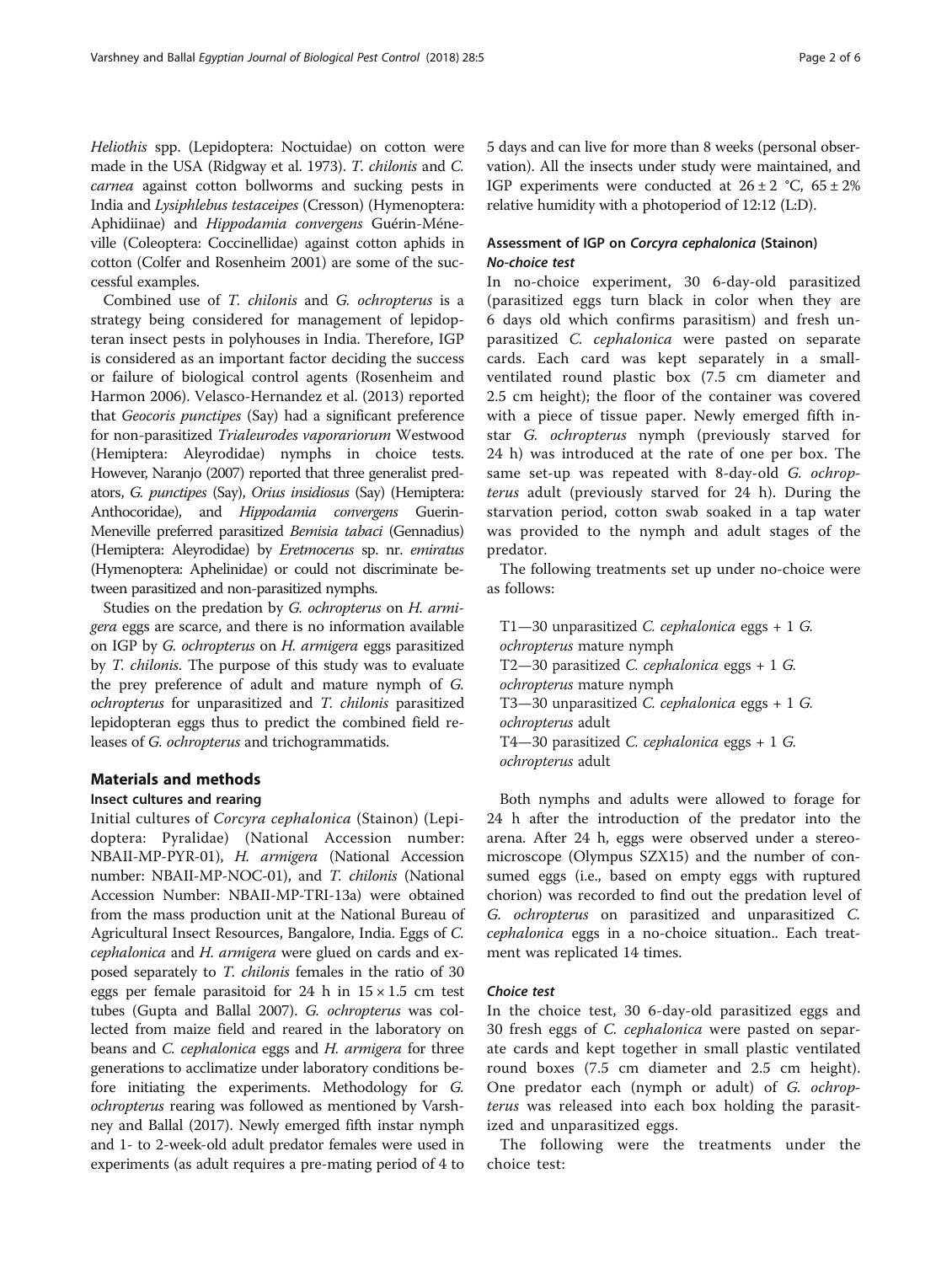T1: 30 unparasitized + 30 parasitized C. cephalonica eggs + 1 G. ochropterus mature nymph T2: 30 unparasitized + 30 parasitized C. cephalonica eggs + 1 G. ochropterus adult

Each treatment was replicated 14 times. Observations were recorded after 24 h on the number of eggs damaged by nymphs and adults of predator.

#### Assessment of IGP on Helicoverpa armigera (Hubner)

The same experimental methodology for H. armigera eggs were carried out as done in the IGP with C. cephalonica eggs.

Additionally, preference index of prey type was evaluated by calculating Manly's index of preference (Manly [1974](#page-4-0); Meyling et al. [2004\)](#page-4-0) for each replicate

$$
\beta 1 = \frac{\log(\frac{e1}{A1})}{\log(\frac{e1}{A1}) + \log(\frac{e2}{A2})}
$$

where  $\beta$ 1 is the preference for prey type 1, e1 is the number of prey remaining after experimentation, and A1 is the number of prey offered. An index value close to 0.5 indicates that the predator shows no preference for a given prey type, a value close to 1 indicates preference for prey type 1, and a value close to 0 indicates preference for prey type 2 (Meyling et al. [2004](#page-4-0)). In the present case, unparasitized eggs were chosen as prey type 1. Manly's index applies to experimental situations where killed prey are not replaced (Manly [1974](#page-4-0); Sherrat and Harvey [1993](#page-5-0); Meyling et al. [2004\)](#page-4-0). Cock ([1978\)](#page-4-0) pointed out this index as the only method that takes into account lower prey density throughout the trial development. The value of preference index (β1) varies from 0 to 1. One-sample  $t$  tests were used to compare the experimentally observed Manly's index for unparasitized eggs and a value of 0.5 to test the null hypothesis that the predator selected prey at random.

#### Data analysis

In no-choice test, one-way ANOVA was used to test for differences in predation rates on the two types of prey by predator. The effect of prey (parasitized and unparasitized) and predator stage (nymph and adult) together with their interaction was also studied using univariate general linear model (two-way ANOVA) with prey and predator stage together with their interaction as fixed factors.

Free-choice bioassay data were analyzed using an independent  $t$  test comparing the mean number of parasitized and unparasitized prey consumed by G. ochropterus.

### Results and discussion No-choice test

When parasitized and unparasitized eggs of H. armigera were provided separately to G. ochropterus nymph, it consumed significantly more numbers of unparasitized than parasitized eggs  $(F_{1,27} = 64.8, P < 0.0001)$ . The mean number ( $\pm$ SE) of eggs was  $17.3 \pm 2.01$  and  $1.00 \pm 0.28$  for unparasitized and parasitized H. armigera eggs, respectively. Similar trend with higher preference for unparasitized eggs was observed in case of adult G. ochropterus which consumed  $26.25 \pm 0.99$  and  $4.28 \pm 0.24$  unparasitized and parasitized H. armigera eggs, respectively  $(F_{1,27} = 486.6, P < 0.0001)$ . Two-way ANOVA indicates that predation rate was significantly affected by prey egg type (parasitized and unparasitized)  $(F_{1,56} = 292.86, P < 0.0001)$ , predator stage (mature nymph and adult)  $(F_{1,56} = 31.6, P < 0.0001)$ , and the interaction between prey egg type and predator stage  $(F_{1,56} = 7.46, P = 0.009).$ 

When *G. ochropterus* nymph had access to unparasitized and parasitized C. cephalonica eggs, a nymph consumed  $20.28 \pm 1.43$  of the unparasitized eggs and  $2.21 \pm$ 0.50 of the parasitized eggs with a significant difference  $(F_{1,27} = 286.8, P < 0.0001)$ . However, adult predator consumed  $25.4 \pm 1.05$  unparasitized eggs and  $6.14 \pm 0.86$ parasitized eggs ( $F_{1,27}$  = 199.6,  $P < 0.0001$ ). When eggs of C. cephalonica were offered as prey, the predation rate was significantly affected by prey type (parasitized and unparasitized)  $(F_{1,56} = 464.8, P < 0.0001)$ , predator stage (mature nymph and adult)  $(F_{1,56} = 27.4, P < 0.0001)$  but not by the interaction between prey and predator stage  $(F_{1,56} = 0.491, P = 0.487)$  (two-way ANOVA).

#### Choice test

G. ochropterus nymph consumed significantly more unparasitized H. armigera eggs than parasitized eggs when nymph was offered both types of eggs in a choice arena  $(t = -22.38, \text{ df} = 19.3, P < 0.01)$ . This result was confirmed by the mean value of the preference index  $(PI = 0.98 \pm 0.005)$ , indicating that *G. ochropterus* nymph had a significant preference for consuming unparasitized eggs (Table [1](#page-3-0)).

Similarly, G. ochropterus adult had a significant preference for unparasitized H. armigera eggs in comparison to parasitized eggs in a choice arena  $(t = -10.02,$  $df = 13.9, P < 0.01$ ). It is clear from the preference index that G. ochropterus adult exhibited a significant preference for unparasitized H. armigera eggs (PI =  $0.95 \pm 0.003$ ).

When *C. cephalonica* eggs were used as prey, both nymph and adult of G. ochropterus exhibited a significant preference for unparasitized eggs relative to parasitized eggs when both types of eggs were available in a choice arena. G. ochropterus nymph consumed higher unparasitized eggs compared to parasitized eggs ( $t = -19.8$ , df = 17.37,  $P < 0.01$ ). This is evident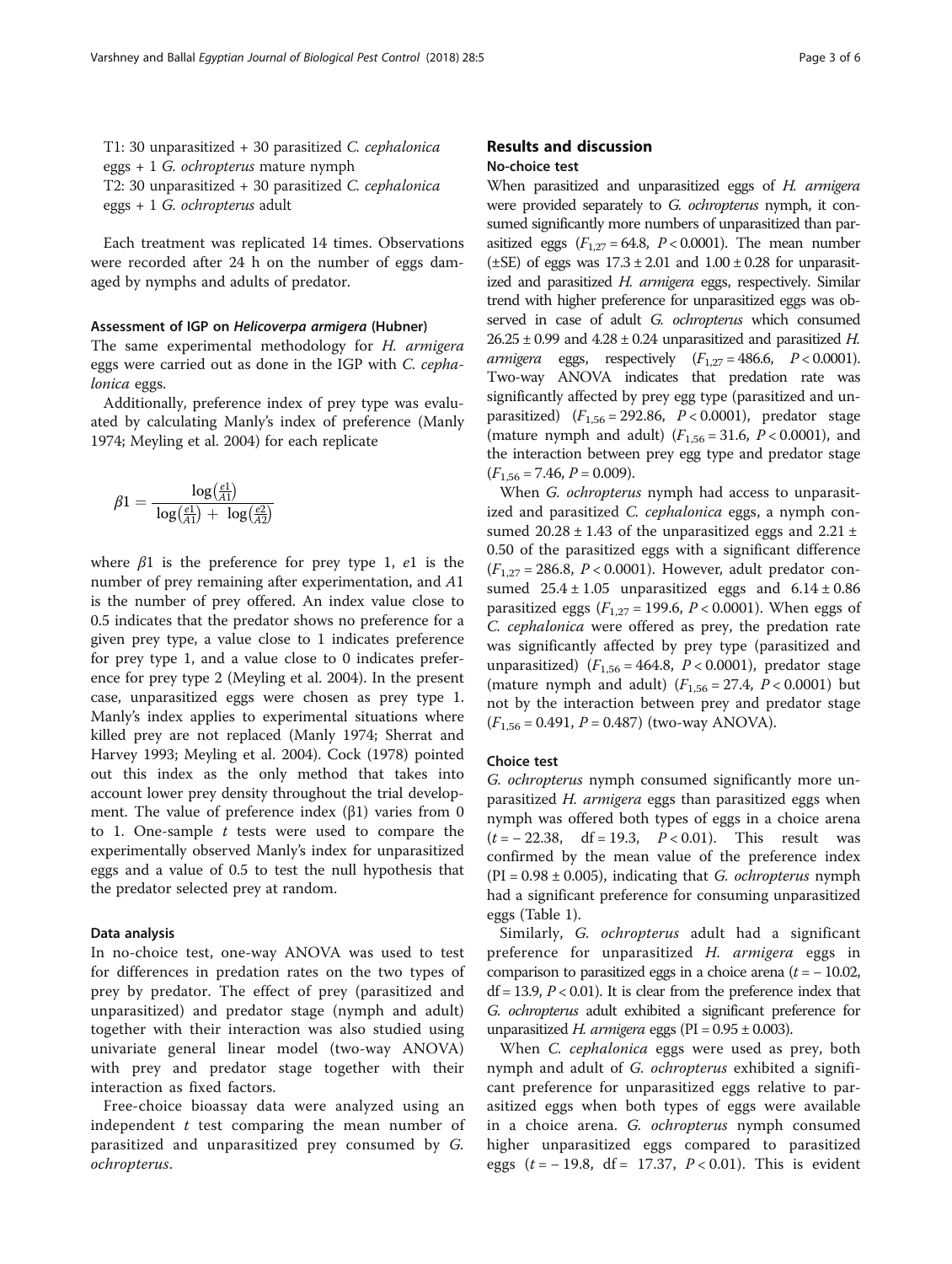<span id="page-3-0"></span>

| Table 1 Numbers of Helicoverpa armigera and Corcyra cephalonica eggs consumed and Manly's index of preference for nymph and |  |  |  |  |
|-----------------------------------------------------------------------------------------------------------------------------|--|--|--|--|
| adult of Geocoris ochropterus given a choice of unparasitized and parasitized eggs by Trichogramma chilonis                 |  |  |  |  |
|                                                                                                                             |  |  |  |  |

| Lepidopteran egg     | Predator stage              | No. of unparasitized eggs<br>consumed (mean $\pm$ SE) | No. of parasitized eggs<br>consumed (mean $\pm$ SE) | Manly's index of preference <sup>a</sup><br>$df = 13, P < 0.001$ |       |  |
|----------------------|-----------------------------|-------------------------------------------------------|-----------------------------------------------------|------------------------------------------------------------------|-------|--|
|                      |                             |                                                       |                                                     | $\beta$ 1 (preference) (mean $\pm$ SE)                           |       |  |
| Helicoverpa armigera | G. ochropterus fifth instar | $20.7 \pm 0.76$                                       | $1.64 \pm 0.38$                                     | $0.97 \pm 0.01$                                                  | 80.1  |  |
|                      | G. ochropterus adult        | $26.57 \pm 1.14$                                      | $3.28 + 0.22$                                       | $0.95 + 0.004$                                                   | 118.3 |  |
| Corcyra cephalonica  | G. ochropterus fifth instar | $21.29 + 0.93$                                        | $1.35 + 0.39$                                       | $0.96 + 0.01$                                                    | 53.6  |  |
|                      | G. ochropterus adult        | $23.7 + 1$                                            | $2.07 + 0.54$                                       | $0.94 + 0.01$                                                    | 47.2  |  |

<sup>a</sup>One-sample t tests by comparing Manly's index for non-parasitized eggs and a value of 0.5 to test the null hypothesis that the predator selected prey at random

with a preference index ( $PI = 0.96 \pm 0.009$ ) which indicated that G. ochropterus nymph had a significant preference for unparasitized C. cephalonica eggs (Table 1).

A similar trend was observed in the case of G. ochropterus adult, which also showed a significant preference for unparasitized *C. cephalonica* eggs ( $PI = 0.94 \pm 0.009$ ).

Total consumption of parasitized and unparasitized eggs of both C. cephalonica and H. armigera by G. ochropterus nymph and adult in choice and no-choice tests has been depicted in Fig. 1. It is also clear that although nymph and adult of G. ochropterus consumed significantly more parasitized eggs of C. cephalonica in the no-choice test compared to the choice one  $(t = 3.65, df = 38.2, P = 0.001)$  but in case of H. armigera, there is no significant difference in consumption of parasitized H. armigera eggs  $(t = 0.39,$ df = 49.7,  $P > 0.05$ ) in both tests.

In the present study, daily observations of nymphal and adult treatments revealed that although G. ochropterus fed on few parasitized eggs, it could not consume more parasitized eggs. Non-preference for parasitized eggs has been reported in the case of several predators. Oliveira et al. [\(2004\)](#page-4-0) reported that predatory

pentatomid, Podisus maculiventris (Say) (Hemiptera: Pentatomidae), showed a greater preference for unparasitized eggs of Ephestia kuehniella Zeller (Pyralidae: Lepidoptera) when compared to eggs parasitized by T. brassicae Bezdenko. H. zea (Boddie) eggs parasitized by T. pretiosum Riley were not accepted by Chrysoperla externa (Hagen) (Ciociola-Junior et al. [1999](#page-4-0)). Anthocorid predators Xylocoris flavipes (Reuter) (Hemiptera: Anthocoridae) and *O. insidiosus* had a greater preference for unparasitized prey eggs in comparison to those parasitized by T. pretiosum (Ruberson and Kring [1991\)](#page-5-0). Gupta and Ballal ([2007](#page-4-0)) reported significantly higher preference for unparasitized eggs of H. armigera and C. cephalonica by O. tantillus (Motschulsky) and Blaptostethus pallescens Poppius (Hemiptera: Anthocoridae). Coccinella septempunctata Linnaeus and Harmonia axyridis Pallas (Coleoptera: Coccinellidae) preferred non-parasitized Aphis glycines Matsumura (Hemiptera: Aphididae) over mummified aphids (Xue et al. [2012](#page-5-0)). Similar result has been documented by Snyder et al. ([2004](#page-5-0)) who reported that H. axyridis can complement aphid biocontrol by the parasitoid Aphelinus asychis Walker (Hymenoptera: Aphelinidae), rather than disrupting control through intraguild predation.

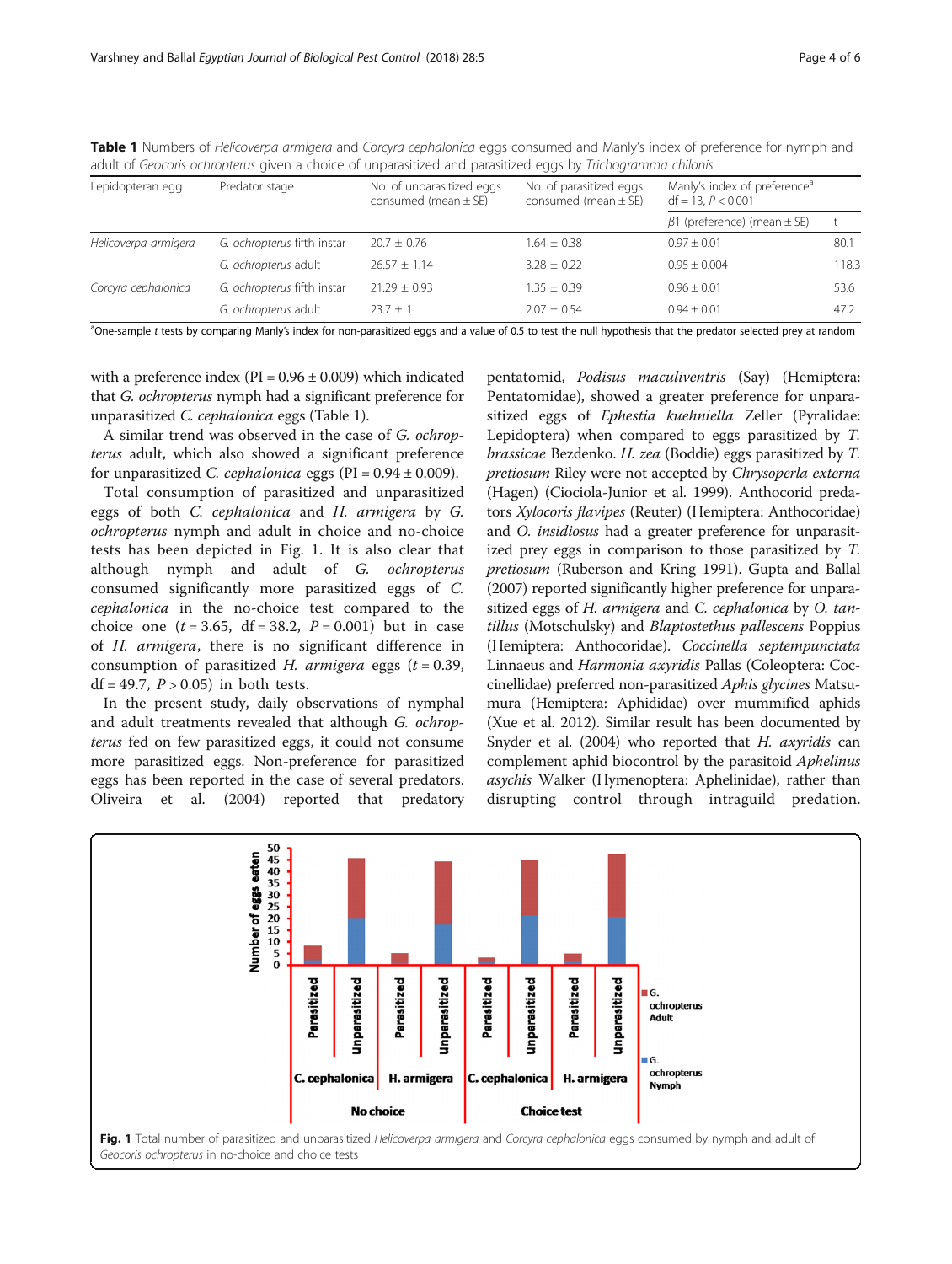<span id="page-4-0"></span>Four-day-old parasitized eggs contain third instar of Trichogramma parasitoid which deposit dark melanin granules on the inner surface of egg chorion causing the eggs to turn black and hard. The hardness of the chorion of the parasitized eggs on day 6 may also be due to the formation of pupal stage at this time. This could be a reason for lower preference of parasitized eggs by this predator. There are some other factors, which may influence IG-predator preferences, such as hardening the cuticle (Chailleux et al. 2013), physiological/chemical changes (Gelman et al. 2002) in parasitized eggs, and prey species (Roger et al. [2000](#page-5-0)). Further studies are required to understand the potential reasons for non-acceptance of parasitized eggs by the geocorid predator. There are reports describing the negative effect of IGP on biological control program (Raymond et al. 2000; Snyder and Ives [2001](#page-5-0)), while there are other reports where positive effect of IGP was observed leading to successful control of pest population (Colfer and Rosenheim 2001; Xue et al. [2012](#page-5-0)).

Before making combined releases of a predator and a parasitoid, besides studying possible IGP by the general predator on the parasitoid, it would be useful to study the possibility of the parasitoid parasitizing the eggs and other stages of the predator. Further studies focused on the effect of age of the parasitized eggs on the feeding preference of G. ochropterus are warranted. Additional semi-field and field studies are required to explicate the consequences and intensity of IGP in agro-ecosystem as in field conditions, IGP is influenced by many factors such as habitat complexity, multispecies interaction, and escape possibilities (Velasco-Hernandez et al. [2013\)](#page-5-0). In complex ecosystem, the effects of IGP are expected to be weaker than in simple laboratory contexts (Janssen et al. 2007) because there are many existing preys on which a general predator can feed.

#### Conclusions

In conclusion, present studies indicate that combined releases of G. ochropterus and T. chilonis may be feasible but glass house and field studies are warranted to confirm the usefulness of such combined release of natural enemies to improve the biological control programs targeting lepidopteran pests.

#### Acknowledgements

The authors are grateful to the Indian Council of Agricultural Research, India, for the facilities provided for conducting the study. The authors are also grateful to Mrs. Shashikala Kadam, CTO, NBAIR and Dr. Y. Lalitha ACTO, NBAIR for providing all insect cultures except G. ochropterus.

#### Authors' contributions

RV participated in the design of the study, conducted experiments, preparation of manuscript and performed the statistical study. CRB

contributed in design of study and preparation of manuscript. Both authors read and approved the final manuscript.

#### Competing interests

The authors declare that they have no competing interests.

#### Publisher's Note

Springer Nature remains neutral with regard to jurisdictional claims in published maps and institutional affiliations.

#### Author details

<sup>1</sup>Department of Insect Ecology, ICAR- National Bureau of Agricultural Insect Resources, P.B no.2491, H.A. Farm Post, Bellary road, Hebbal, Bengaluru-560024, Karnataka, India. <sup>2</sup>Director, ICAR-National Bureau of Agricultural Insect Resources, P.B no.2491, H.A. Farm Post, Bellary road, Hebbal, Bengaluru-560024, Karnataka, India.

#### Received: 2 October 2017 Accepted: 6 December 2017 Published online: 30 January 2018

#### References

- Adnan-Babi MA-N, Pintureau B (2002) A study on the effect of Trichogramma pricipium release on cotton bollworm and the chrysopid predator Chrysoperla carnea in Syrian cotton fields. Arab Journal of Plant Protection 20:59–61
- Chailleux A, Bearez P, Pizzol J, Amiens-Desneux E, Ramirez-Romero R (2013) Potential for combined use of parasitoids and generalist predators for biological control of the key invasive tomato pest Tuta absoluta. J Pest Sci 86:533–541
- Ciociola-Junior AI, Ciociola AI, Cruz I (1999) Effect of natural enemies on non-parasitized and parasitized Helicoverpa zea (Boddie, 1850) eggs by Trichogramma pretiosum (Riley, 1879). Ciencia e Agrotecnologia 22: 290–294
- Cock M (1978) The assessment of preference. J Anim Ecol 47:805–816

Colfer RG, Rosenheim JA (2001) Predation on immature parasitoids and its impact on prey suppression. Oecologia 126:292–304

- Gardiner MM, Landis DA (2007) Impact of intraguild predation by adult Harmonia axyridis (Coleoptera: Coccinellidae) on Aphis glycines (Hemiptera: Aphididae) biological control in cage studies. Biol Control 40:386–395
- Gelman DB, Blackburn MB, Hu JS (2002) Timing and ecdysteroid regulation of the molt in last instar greenhouse whiteflies (Trialeurodes vaporariorum). J Insect Physiol 48:63–73
- Gupta T, Ballal CR (2007) Feeding preference of anthocorid predators for parasitized and unparasitized eggs of Corcyra cephalonica (Stainton) and Helicoverpa armigera (Hubner). J Biol Control 21:73–78
- Holt RD, Polis GA (1997) A theoretical framework for intraguild predation. Am Nat 149:745–764
- Janssen A, Sabelis MW, Magalhaes S, Montserrat M, Van der Hammen T (2007) Habitat structure affects intraguild predation. Ecology 88:2713–2271
- Manly BJF (1974) A model for certain types of selection experiments. Biometrics 30:281–294
- Meyling NV, Enkegaard A, Brodsgaard H (2004) Intraguild predation by Anthocoris nemorum (Heteroptera: Anthocoridae) on the aphid parasitoid Aphidius colemani (hymenoptera: Braconidae). Biocontrol Sci Tech 14:627–630
- Naranjo SE (2007) Intraguild predation on Eretmocerus sp. nr. emiratus, a parasitoid of Bemisia tabaci, by three generalist predators with implications for estimating the level and impact of parasitism. Biocontrol Sci Tech 17:605–622
- Oliveira HN, De- Clercq P, Zanuncio JC, Pratissoli D, Pedruzzi EP (2004) Nymphal development and feeding preference of PodislIs maculiventris (Heteroptera: Pentatomidae) on eggs of Ephestia kuehniella (Lepidoptera: Pyralidae) unparasitized or not by Trichogramma brassicae (Hymenoptera: Trichogrammatidae). Braz J Biol 64:459–463
- Raymond B, Darby AC, Douglas AE (2000) Intraguild predators and the spatial distribution of a parasitoid. Oecologia 124:367–372
- Ridgway RL, Morrison RK, Kinzer RE, Stinner RE, Reeves BG (1973) Programmed release of parasites and predators for control of Heliothis spp on cotton. In: Proceedings of the Beltwide cotton production research conferences. National cotton council, USA, pp 92–94